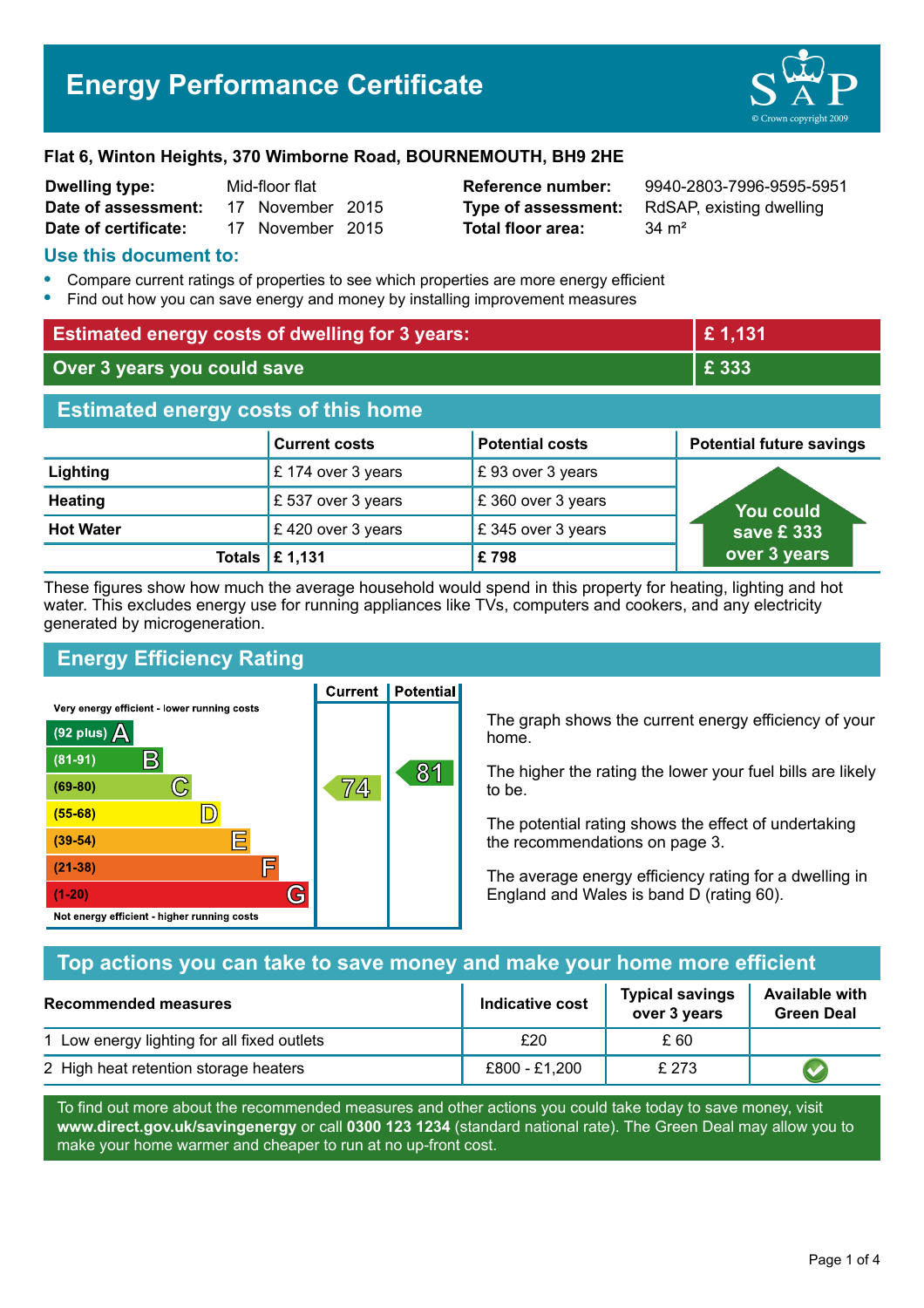Flat 6, Winton Heights, 370 Wimborne Road, BOURNEMOUTH, BH9 2HE

#### 17 November 2015 RRN: 9940-2803-7996-9595-5951

**Energy Performance Certificate**

# **Summary of this home's energy performance related features**

| <b>Element</b>        | <b>Description</b>                         | <b>Energy Efficiency</b> |
|-----------------------|--------------------------------------------|--------------------------|
| Walls                 | Cavity wall, as built, insulated (assumed) | *****                    |
| Roof                  | Flat, insulated (assumed)                  | ★★★★☆                    |
| Floor                 | (another dwelling below)                   |                          |
| Windows               | Fully double glazed                        | ★★★★☆                    |
| Main heating          | Room heaters, electric                     | *****                    |
| Main heating controls | Programmer and appliance thermostats       | ★★★★☆                    |
| Secondary heating     | None                                       |                          |
| Hot water             | Electric immersion, off-peak               | ★★☆☆☆                    |
| Lighting              | No low energy lighting                     | *****                    |

Current primary energy use per square metre of floor area: 276 kWh/m² per year

The assessment does not take into consideration the physical condition of any element. 'Assumed' means that the insulation could not be inspected and an assumption has been made in the methodology based on age and type of construction.

## **Low and zero carbon energy sources**

Low and zero carbon energy sources are sources of energy that release either very little or no carbon dioxide into the atmosphere when they are used. Installing these sources may help reduce energy bills as well as cutting carbon. There are none provided for this home.

# **Opportunity to benefit from a Green Deal on this property**

The Green Deal may enable owners and occupiers to make improvements to their property to make it more energy efficient. Under a Green Deal, the cost of the improvements is repaid over time via a credit agreement. Repayments are made through a charge added to the electricity bill for the property. To see which improvements are recommended for this property, please turn to page 3. You can choose which improvements you want to install and ask for a quote from an authorised Green Deal provider. They will organise installation by an authorised Green Deal installer. If you move home, the responsibility for paying the Green Deal charge under the credit agreement passes to the new electricity bill payer.

For householders in receipt of income-related benefits, additional help may be available.

To find out more, visit **www.direct.gov.uk/savingenergy** or call **0300 123 1234**.

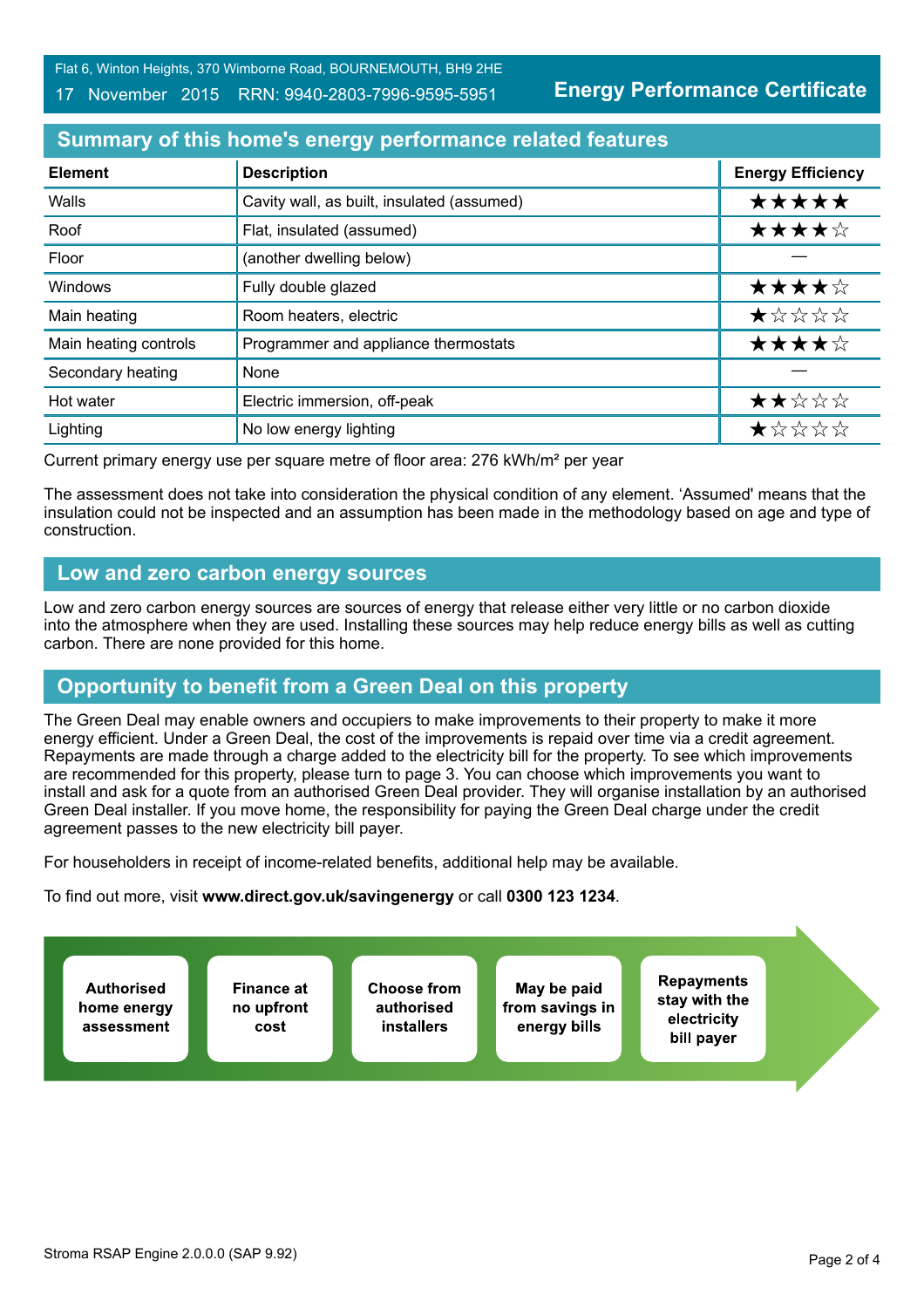#### 17 November 2015 RRN: 9940-2803-7996-9595-5951

# **Recommendations**

The measures below will improve the energy performance of your dwelling. The performance ratings after improvements listed below are cumulative; that is, they assume the improvements have been installed in the order that they appear in the table. Further information about the recommended measures and other simple actions you could take today to save money is available at **www.direct.gov.uk/savingenergy**. Before installing measures, you should make sure you have secured the appropriate permissions, where necessary. Such permissions might include permission from your landlord (if you are a tenant) or approval under Building Regulations for certain types of work.

Measures with a green tick are likely to be fully financed through the Green Deal since the cost of the measures should be covered by the energy they save. Additional support may be available for homes where solid wall insulation is recommended. If you want to take up measures with an orange tick  $\bullet$ , be aware you may need to contribute some payment up-front.

| <b>Recommended measures</b>               | <b>Indicative cost</b> | <b>Typical savings</b><br>per year | <b>Rating after</b><br><b>improvement</b> | <b>Green Deal</b><br>finance |
|-------------------------------------------|------------------------|------------------------------------|-------------------------------------------|------------------------------|
| Low energy lighting for all fixed outlets | £20                    | £20                                | C75                                       |                              |
| High heat retention storage heaters       | £800 - £1,200          | £91                                | <b>B81</b>                                |                              |

## **Alternative measures**

There are alternative measures below which you could also consider for your home.

- **•** Biomass boiler (Exempted Appliance if in Smoke Control Area)
- **•** Air or ground source heat pump

# **Choosing the right package**

Visit **www.epcadviser.direct.gov.uk**, our online tool which uses information from this EPC to show you how to save money on your fuel bills. You can use this tool to personalise your Green Deal package.



| <b>Green Deal package</b>           | <b>Typical annual savings</b> |
|-------------------------------------|-------------------------------|
| High heat retention storage heaters | Total savings of £88          |
| Electricity/gas/other fuel savings  | £88/£0/£0                     |

You could finance this package of measures under the Green Deal. It could **save you £88 a year** in energy costs, based on typical energy use. Some or all of this saving would be recouped through the charge on your bill.